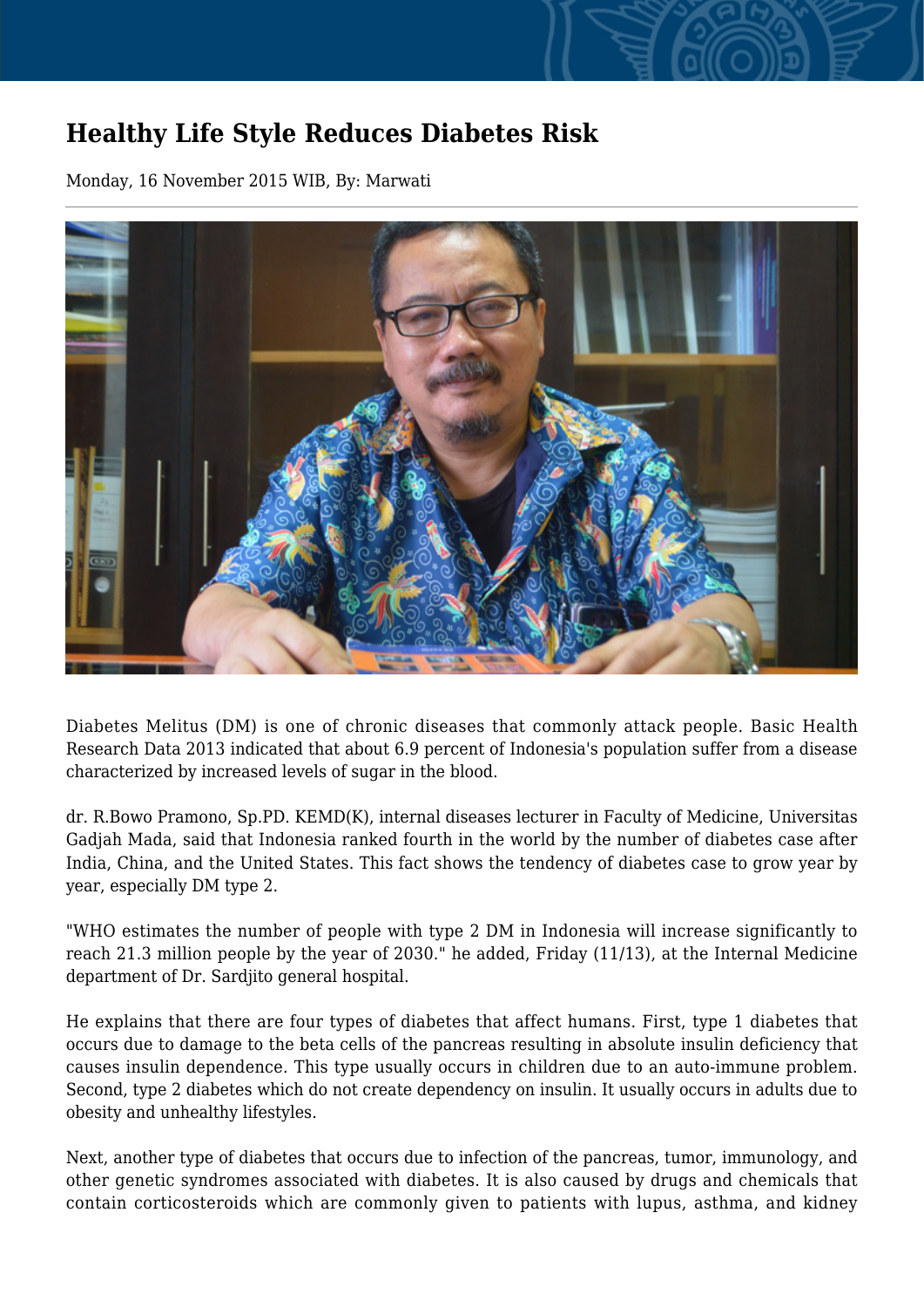disorders. Then gestational diabetes, the diabetes was first diagnosed during pregnancy. After giving birth, the condition will return to normal condition, but it could also get worse if not treated well.

A person can be at risk of diabetes because they have a family history of diabetes. In addition, a person with hypertension, cholesterol disorders, and obesity are very prone to the disease.

"The disease also haunts people aged over 45 years due to exhaustion of the pancreas," said Bowo, a member of working group Pituitary Endocrinology Association of Indonesia (PERKENI).

So what kinds of symptoms of diabetes that people should be aware of? Bowo explained that a person with diabetes often has frequent urination, dispropotionate thirst, intense hunger and weight loss with unknown reasons.

To reduce the risk of developing diabetes, Bowo called on the public to pay more attention to health. This can be done by changing lifestyles to become healthier, adjusting meals, maintaining a balanced composition of nutrients, and exercising at least 30 minutes per day.

"Do not forget to regularly do the check up," he added ahead of *the World Diabetes Day* on 14 November.

Bowo stressed the importance of early diagnoses of diabetes to reduce the risk of this dangerous disease. Because the majority of patients who come to the hospital were already in a complications state.

"Patients who come to the hospital here have had complications already, because many of them did not realize that they have diabetes," he said.

According to Bowo, the most important thing right now is the secondary prevention for diabetic patients to prevent acute complications. DM cases that are not well treated will lead to chronic complications, such as stroke, peripheral nervous disorders, heart attack, blurred vision, and leg amputation. Likewise, tertiary prevention is important so that diabetic people who have complications do not have to become deformed, undergo amputation, or even death.

"Prevention can be successful if people with diabetes get the right treatment on both primary and advanced health care levels," he said.

The treatment of diabetes, Bowo adds, should be done thoroughly and with a good cooperation between physicians, nurses, dietitians, patients, family, and community. The DM management has a number of important components that can not be separated from one another and must be implemented simultaneously.

"(It is better to have) Education of healthy lifestyle in society, exercise, diet, pharmacological therapy, and monitors blood sugar levels regularly," he explained. (Humas UGM/Adel)